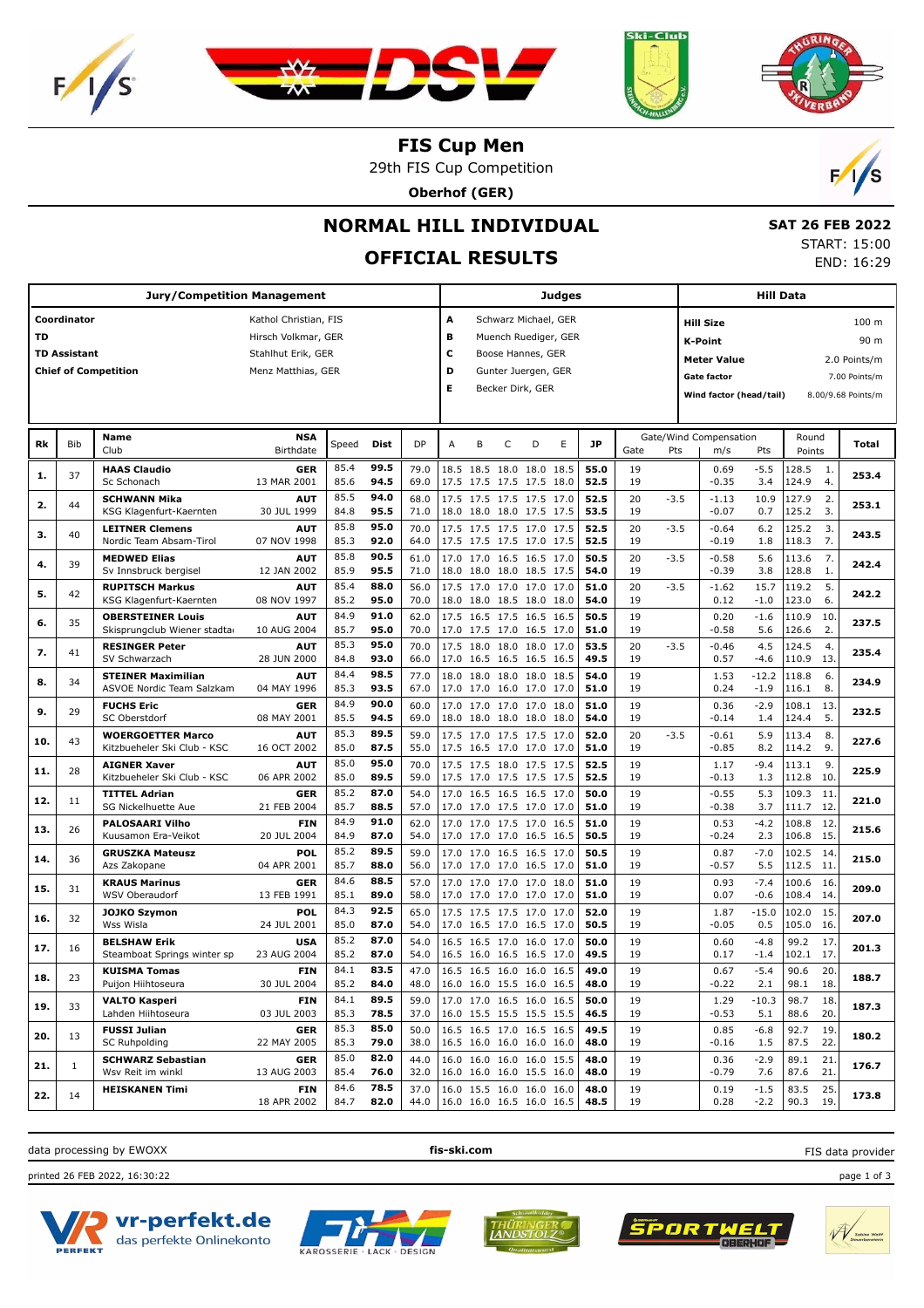







#### **FIS Cup Men**

29th FIS Cup Competition

**Oberhof (GER)**



# **NORMAL HILL INDIVIDUAL**

 **SAT 26 FEB 2022** START: 15:00 END: 16:29

#### **OFFICIAL RESULTS**

|     |                               | <b>Name</b>                                      | <b>NSA</b>                |              |              |              |   |   |                                                      |   |   |              |          |     | Gate/Wind Compensation |                  | Round        |            |       |
|-----|-------------------------------|--------------------------------------------------|---------------------------|--------------|--------------|--------------|---|---|------------------------------------------------------|---|---|--------------|----------|-----|------------------------|------------------|--------------|------------|-------|
| Rk  | <b>Bib</b>                    | Club                                             | Birthdate                 | Speed        | Dist         | <b>DP</b>    | A | B | C                                                    | D | E | <b>JP</b>    | Gate     | Pts | m/s                    | Pts              | Points       |            | Total |
| 23. | 30                            | <b>JONIAK Klemens</b><br>Lks Poroniec poronin    | POL<br>02 MAR 2005        | 84.5<br>84.9 | 83.5<br>80.5 | 47.0<br>41.0 |   |   | 16.0 16.0 15.5 16.0 16.0<br>15.5 16.0 16.0 15.5 16.0 |   |   | 48.0<br>47.5 | 19<br>19 |     | 0.82<br>0.80           | $-6.6$<br>$-6.4$ | 88.4<br>82.1 | 23.<br>25. | 170.5 |
| 24. | 17                            | <b>KORCHUK Anton</b><br>COP of Winter Sports     | <b>UKR</b><br>04 AUG 2004 | 84.6<br>84.7 | 82.5<br>78.5 | 45.0<br>37.0 |   |   | 16.5 16.0 16.5 16.0 16.5<br>16.5 16.5 16.5 16.0 16.5 |   |   | 49.0<br>49.5 | 19<br>19 |     | 1.18<br>0.49           | $-9.4$<br>$-3.9$ | 84.6<br>82.6 | 24.<br>24. | 167.2 |
| 25. | 22                            | <b>STEINBEISSER Simon</b><br>Sc Ruhpolding       | <b>GER</b><br>15 APR 2003 | 84.9<br>85.3 | 81.0<br>73.0 | 42.0<br>26.0 |   |   | 16.0 16.0 16.0 16.0 16.0<br>16.0 15.5 15.5 15.5 16.0 |   |   | 48.0<br>47.0 | 19<br>19 |     | 0.17<br>$-0.40$        | $-1.4$<br>3.9    | 88.6<br>76.9 | 22.<br>27. | 165.5 |
| 26. | 5                             | <b>NELLENSCHULTE Lukas</b><br>SC Winterberg      | <b>GER</b><br>29 OCT 2005 | 85.1<br>85.0 | 77.0<br>75.0 | 34.0<br>30.0 |   |   | 16.0 16.0 15.5 16.0 15.5<br>15.5 15.5 15.5 15.5 15.5 |   |   | 47.5<br>46.5 | 19<br>19 |     | 0.78<br>$-0.70$        | $-6.2$<br>6.8    | 75.3<br>83.3 | 28.<br>23. | 158.6 |
| 27. | 9                             | <b>FRIES Philipp</b><br>SC Ruhpolding            | <b>GER</b><br>26 DEC 2003 | 85.1<br>85.4 | 83.5<br>73.5 | 47.0<br>27.0 |   |   | 15.0 15.5 15.5 16.0 15.5<br>15.0 14.5 14.5 14.5 15.0 |   |   | 46.5<br>44.0 | 19<br>19 |     | 1.44<br>$-0.57$        | $-11.5$<br>5.5   | 82.0<br>76.5 | 26.<br>28. | 158.5 |
| 28. | 8                             | <b>HOYER Eric</b><br>Sq Nickelhuette aue         | <b>GER</b><br>31 MAY 2002 | 84.9<br>84.9 | 77.0<br>70.0 | 34.0<br>20.0 |   |   | 16.0 16.0 16.0 16.0 16.0<br>15.5 15.5 15.5 15.5 16.0 |   |   | 48.0<br>46.5 | 19<br>19 |     | 0.75<br>$-1.23$        | $-6.0$<br>11.9   | 76.0<br>78.4 | 27.<br>26. | 154.4 |
| 29. | 25                            | <b>WROBEL Marcin</b><br>Azs Zakopane             | POL<br>01 NOV 2004        | 85.1<br>85.3 | 74.5<br>72.0 | 29.0<br>24.0 |   |   | 15.5 15.5 15.0 15.5 14.5<br>14.5 14.0 14.0 14.0 14.5 |   |   | 46.0<br>42.5 | 19<br>19 |     | 0.06<br>$-0.87$        | $-0.5$<br>8.4    | 74.5<br>74.9 | 29.<br>29  | 149.4 |
| 30. | $\overline{2}$                | <b>KLOC Bryce</b><br>New York Ski Ed Foundation  | <b>USA</b><br>28 JUN 2005 | 84.5<br>84.5 | 77.5<br>62.5 | 35.0<br>5.0  |   |   | 16.0 16.0 15.5 16.5 16.0<br>15.0 15.0 15.0 15.0 15.5 |   |   | 48.0<br>45.0 | 19<br>19 |     | 1.11<br>$-1.62$        | $-8.9$<br>15.7   | 74.1<br>65.7 | 30.<br>30. | 139.8 |
|     | Not qualified for final round |                                                  |                           |              |              |              |   |   |                                                      |   |   |              |          |     |                        |                  |              |            |       |
|     |                               |                                                  |                           |              |              |              |   |   |                                                      |   |   |              |          |     |                        |                  |              |            |       |
| 31. | 20                            | <b>PAGNIER Clovis</b><br>RISOUX CLUB CHAUX NEUVE | <b>FRA</b><br>13 MAY 2004 | 84.9         | 71.5         | 23.0         |   |   | 16.0 16.0 15.5 15.5 16.0                             |   |   | 47.5         | 19       |     | 0.14                   | $-1.1$           |              |            | 69.4  |
| 32. | 19                            | <b>GAY Julien</b><br>Sc Nanceen                  | <b>FRA</b><br>29 APR 2004 | 84.4         | 72.0         | 24.0         |   |   | 16.0 15.5 16.0 15.5 16.0                             |   |   | 47.5         | 19       |     | 0.32                   | $-2.6$           |              |            | 68.9  |
| 33. | 18                            | <b>REPELLIN Ari</b><br>Chamonix                  | <b>FRA</b><br>18 MAR 2004 | 84.9         | 71.5         | 23.0         |   |   | 15.0 15.0 15.0 15.0 15.5                             |   |   | 45.0         | 19       |     | $-0.07$                | 0.7              |              |            | 68.7  |
| 34. | 24                            | <b>KRZAK Jaroslaw</b><br>PKS Olimpijczyk         | POL<br>01 AUG 2000        | 84.9         | 71.0         | 22.0         |   |   | 14.0 13.0 13.0 13.0 14.5                             |   |   | 40.0         | 19       |     | $-0.03$                | 0.3              |              |            | 62.3  |
| 35. | 6                             | <b>ANGERER Alexander</b><br>Wsv Djk rastbuechl   | <b>GER</b><br>14 MAY 2004 | 84.8         | 69.0         | 18.0         |   |   | 14.0 13.5 13.5 14.0 14.0                             |   |   | 41.5         | 19       |     | 0.29                   | $-2.3$           |              |            | 57.2  |
| 36. | 12                            | <b>KRAVTSOV Sergey</b>                           | <b>KAZ</b><br>28 JAN 2002 | 84.9         | 70.5         | 21.0         |   |   | 15.0 14.0 14.0 15.0 14.0                             |   |   | 43.0         | 19       |     | 1.08                   | $-8.6$           |              |            | 55.4  |
| 37. | 10                            | <b>GLYVKA Maxim</b><br>Norge Ski Club            | <b>USA</b><br>26 MAR 2006 | 83.7         | 65.5         | 11.0         |   |   | 14.5 15.0 15.0 14.5 15.0                             |   |   | 44.5         | 19       |     | 0.36                   | $-2.9$           |              |            | 52.6  |
| 38. | 15                            | YANIUK Yurii<br>Verkhovyna Ski School            | <b>UKR</b><br>02 MAY 2002 | 84.1         | 62.0         | 4.0          |   |   | 13.5 13.5 13.0 13.5 14.0                             |   |   | 40.5         | 19       |     | $-0.73$                | 7.1              |              |            | 51.6  |
| 39. | $\overline{4}$                | <b>TURSUNZHANOV Nurshat</b>                      | <b>KAZ</b><br>08 FEB 2003 | 84.0         | 66.0         | 12.0         |   |   | 14.0 14.5 14.0 14.0 13.5                             |   |   | 42.0         | 19       |     | 0.39                   | $-3.1$           |              |            | 50.9  |
| 40. | $\overline{7}$                | <b>GUNDRY Stewart</b><br>Flying Eagles Ski Club  | <b>USA</b><br>18 JUL 2005 | 84.8         | 61.5         | 3.0          |   |   | 15.0 15.0 15.0 15.0 15.0                             |   |   | 45.0         | 19       |     | 0.67                   | $-5.4$           |              |            | 42.6  |

|    | <b>Disqualified</b>   |            |           |  |  |  |  |  |  |  |  |  |  |  |
|----|-----------------------|------------|-----------|--|--|--|--|--|--|--|--|--|--|--|
|    | <b>GUNDRY Logan</b>   | USA        | SCE4 Suit |  |  |  |  |  |  |  |  |  |  |  |
| 27 | KINNUNEN Tuomas       | <b>FIN</b> | SCE4 Suit |  |  |  |  |  |  |  |  |  |  |  |
| 38 | <b>SCHUSTER Jonas</b> | <b>AUT</b> | SCE4 Suit |  |  |  |  |  |  |  |  |  |  |  |

Vorokhta Ski School 29 MAR 2004 **41.** <sup>21</sup> 84.2 **61.0** 2.0 14.0 13.5 13.5 13.5 14.0 **41.0** 19 0.10 -0.8 **42.2**

data processing by EWOXX **fis-ski.com** printed 26 FEB 2022, 16:30:22 page 2 of 3 FIS data provider



**TSVIETKOV Denys**

**UKR**<br>29 MAR 2004